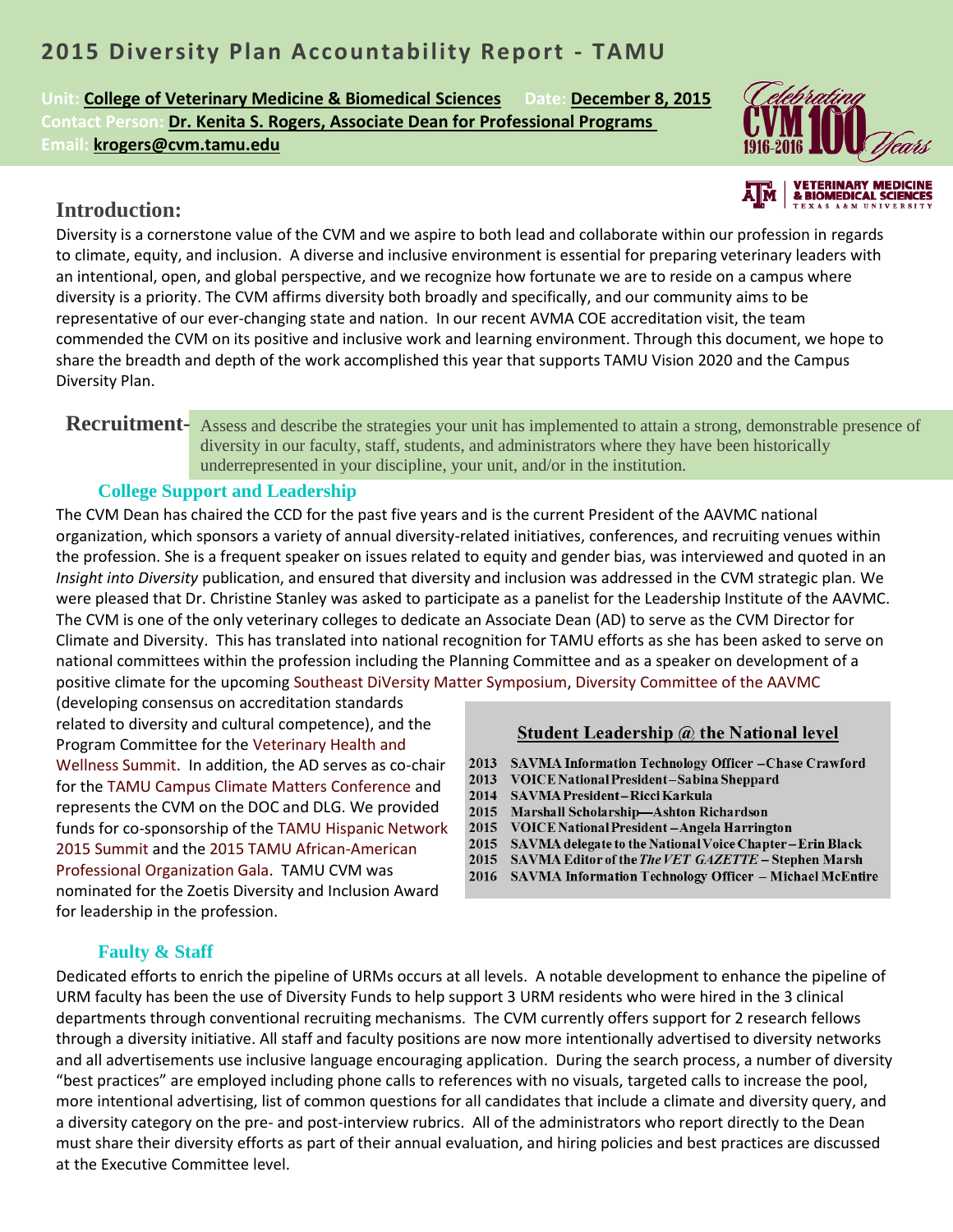#### **DVM Students**

The CVM remains in the upper half of all DVM programs in URM student numbers. A current student recruitment initiative is an MOA for admission of Prairie View A&M University students to the DVM program. This program would



help strengthen the relationship with our "sister institution". Additional efforts at PVAMU have included an admissions workshop conducted by 3 DVM students, visits to the Pre-Vet Club, and a presentation by the AD at the Undergraduate Medical Academy for the past 4 years. Several PVAMU students were individually mentored, hospital tours were sponsored, and an interview workshop at TAMU was made available. In addition to the "Sister Institution" scholarship that is available for PVAMU students that enter the DVM program, additional scholarships are also available. Several faculty

members are working collaboratively in both undergraduate and research areas with PVAMU. Diversity has been intentionally addressed by DVM Selections Committee training sessions, removal of barriers to admission, active recruitment efforts in high minority population areas, increasing the points assigned for socioeconomic factors, and moving towards a more holistic packet review. At least one cultural competency scenario has been used each year for the past 4 years in the Multiple Mini Interview (MMI) process and shared with other CVMs. The MMI process has been utilized for interviews since 2011, and provides a more consistent and fair evaluation of candidates, evaluates a series of attributes that we believe are important for healthcare professionals, and has been shown to have less bias for candidate URM status and gender.

## **Graduate, BIMS, and K-12 students**

CVM implemented a summer fellowship program that sent our students to Midland, Amarillo, and San Antonio to present animal health topics to teachers and DVMs in those regions and help them interact with local youth programs.





.<br>DVM African American delegates Neal Elementary School in Bryan to do a<br>rabies Presentation to 75 4th graders (Oct. 2014)

The Partnership for Environmental Education and Rural Health (PEER) K-12 program continues to promote the expansion of lessons in science, mathematics, and health education into classrooms in rural Texas through teacher training and use of "The Veterinarian's Black Bag" program with 59,480 curricular downloads by 3,751 teachers. The PEER program impacted 348,843 students in 2015. Active outreach and recruitment of graduate students has increased by having a representative attend numerous graduate school fairs in Austin, Houston, San Antonio, and North Texas with diverse populations that are traditionally underrepresented in the biomedical sciences field. An electronic form was developed for newly admitted BIMS non-thesis Master's students that includes an open box for self-identifying gender and asks optional questions regarding whether the student would like to receive information about services and resources available (LGBTQ and Allies, students with children, students with disabilities, etc.). The BIMS program participated in 7 fall recruiting events and sponsored a visit for community college (CC) partners in their longstanding 2+2 program. The BIMS program has also maintained their successful and active 2+2 program agreements with 13

community colleges selected for diversity based on ethnicity, socioeconomic factors, and geographic location. BIMS newly initiated 2+2 agreements this year (currently working on signatures) are with Western Texas College (Snyder, TX) and Lone Star College (Houston area). BIMS was added to the Board for the Roscoe ISD Collegiate schools in order to

ascertain best practices for working with students who are classified "freshmen" with over 50 hours of credit. BIMS University Studies Veterinary Medicine (USVM) degree has grown exponentially this year (88 USVM students). Many of these students would have left the college were it not for the option of having an area of concentration in BIMS and two complementary minors to allow them to pursue jobs other than professional school.

#### **Visual Presence** (http://vetmed.tamu.edu/diversity)

The new CVM Diversity website, launched in January 2015 (with 334,000 page views to date) and moved to the front homepage of the CVM website (October 2015), features monthly diversity programming and announces diversity training and programming events in the "News"

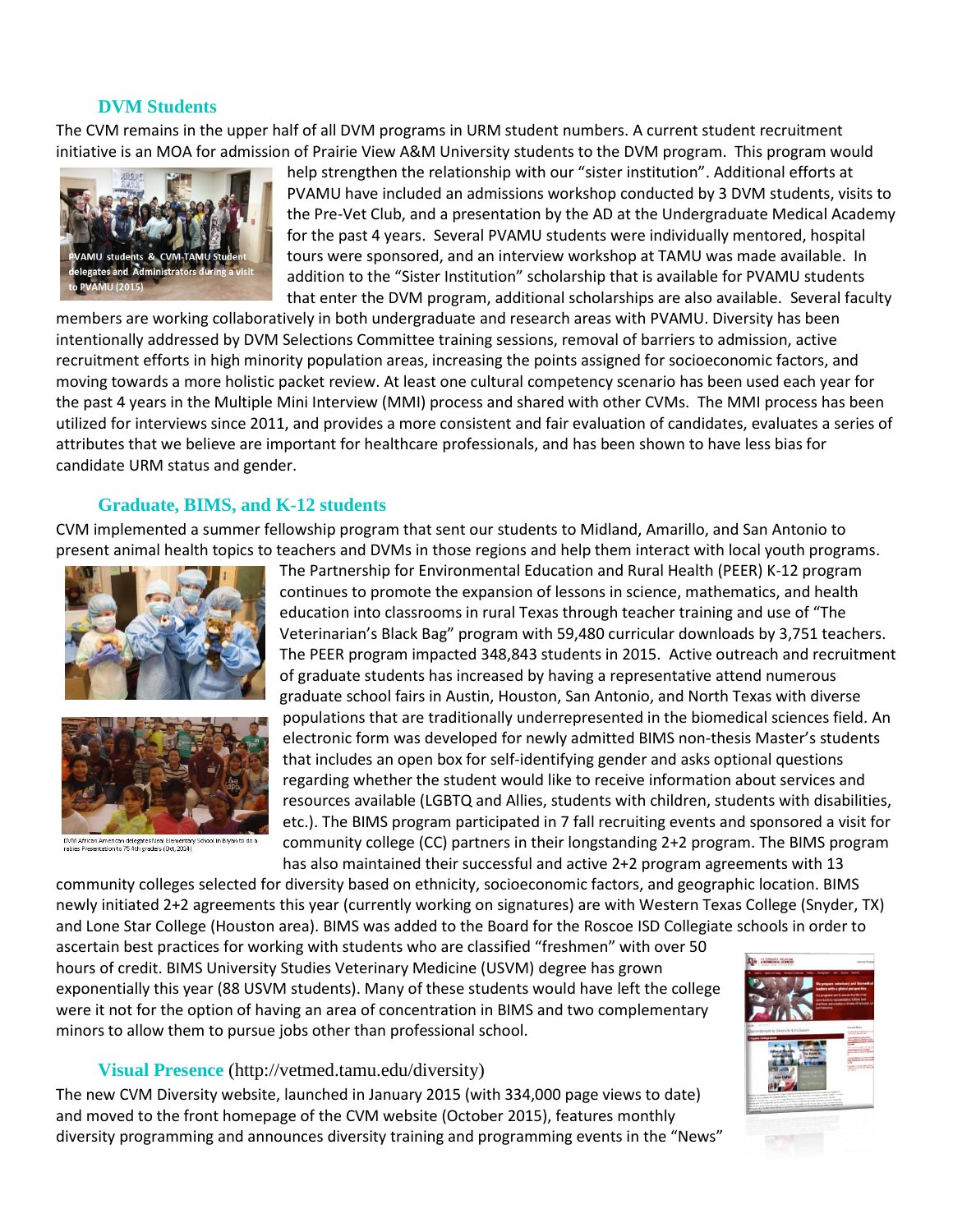section (71 events in 2015). A CVM Diversity email address was initiated to aid in communication. The Veterinary Medical Teaching Hospital developed an informational page in Spanish on its website.

Assess and describe the strategies designed to retain diversity in our faculty, staff, students, administrators, **Retention**  and supporters where they have been underrepresented.

An area of intentional focus has been student physical, mental, and emotional wellness. The CVM has a full-time licensed professional counselor in a TAMU Student Counseling Services satellite clinic.

This office offers personal counseling, psychiatric services, stress management, crisis intervention, and academic counseling to DVM students. The impact of this individual on the students and curriculum has been maximized in 2015 with a deliberate focus on student wellness. A TAMU DVM student leads the AVMA National Wellness Committee.

#### **Emotional & Physical Wellness**

The DVM BALANCE program was implemented in fall 2015 and is supported financially by the college. Our hope is that this program will grow and serve as a model for

**DVM** Absolute **Attrition Rates** 

**Entering Class 2017 (0.008) Entering Class 2018 (0.015)** 

wellness across other CVMs. The *National Wellness Survey* for all DVM students originated from TAMU-CVM and to date was completed by nearly 3,700 DVM students across the U.S. Five faculty/staff and 5 DVM students created a video called *It's OK* that talks about the stigma associated with mental illness. Five individuals representing the DVM program are also included in a national video regarding wellness sponsored by an industry partner. Walking and running clubs have been initiated and are open to faculty, students, and staff. BIMS met a need for an important student subset by developing a "Family Room" within their advising office for students with small children, allowing parents to concentrate on critical academic discussions. BIMS sponsors cohort luncheons for 2+2 transfer students every 2 weeks to help with integration into the TAMU culture.

## **Curriculum & Teaching**

The DVM degree requires a clinical rotation for all senior students at the Houston SPCA. This exposes our students to a greater diversity of experience in the urban environment of the 4th largest city in the U.S. A practitioner participatory Ethics Dinner continues to be held twice per year for 1VM students. There are 2 veterinary practitioners (faculty and TVMA members) who work with each group of nine 1VM students as they discuss their approach to assigned ethical cases in an open discussion format.

#### Campus Climate – Assess and describe the strategies used to create an environment where the opportunity to fully participate does not inappropriately or unintentionally depend on elements of an individual's identity.

#### **The Power of Three**

CVM supports two nationally recognized student chapters – VOICE and LGVMA (now Broad Spectrum) in addition to the CVM Council on Diversity and Professionalism.

- 1. VOICE (Veterinary Students as One in Culture and Ethnicity): CVM has had 3 students in national leadership roles in past 3 years, including 2 Presidents.
- 2. Broad Spectrum (previously called LGVMA): In addition to providing an inclusive environment to LGBTQA+ persons and allies, this organization strives to illustrate the relevancy of the LGBT+ community and issues to the veterinary profession as a whole. A TAMU DVM student received a LGVMA Leadership Grant to help create a strategic plan for the National Broad Spectrum Organization.
- 3. CDP (Council on Diversity and Professionalism): This college-wide group includes students, staff, faculty, administration, and representatives from traditionally marginalized groups to address diversity issues within the CVM.

## **CVM Community Outreach/Initiatives**

Various faculty, staff, and students volunteer and actively participate in activities that promote climate and diversity for groups that feel marginalized, such as Aggie Allies, Pets with a Purpose (therapy animal work), Habitat for Humanity, Voices for Children (CASA of Brazos Valley), and others *– See sample list on side bar on next page.*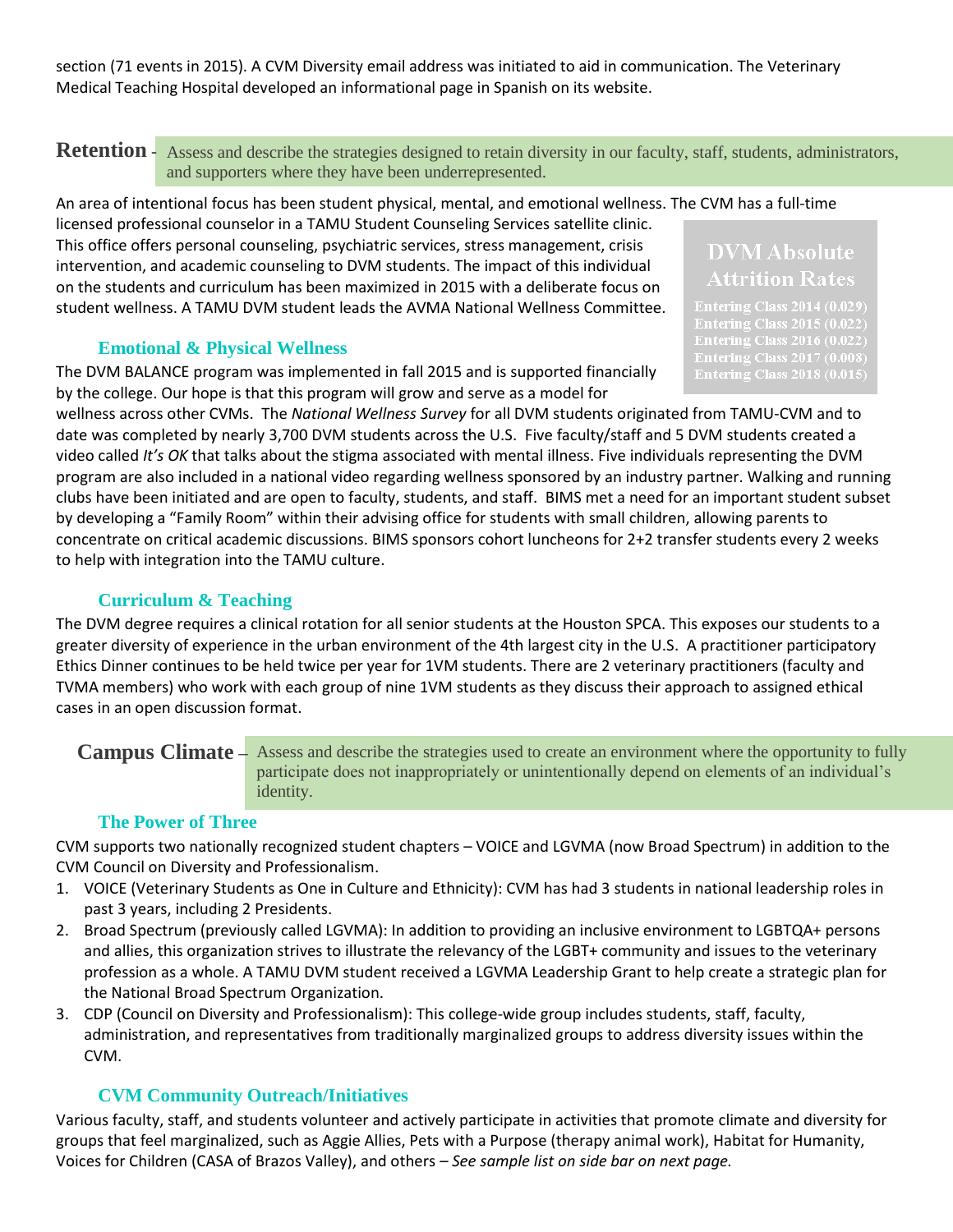#### **Diversity Events & Initiatives**

|           | <b>Diversity Events &amp; Initiatives</b>          |
|-----------|----------------------------------------------------|
| $\bullet$ | VOICE- participated in the Brazos Valley 12th      |
|           | Annual Buddy Walk (Oct 11, 2015)                   |
|           | Staff participated in TAMU- Wellness Walk          |
|           | (March 24, 2015)                                   |
|           | CVM Training- Alcohol and Drug Awareness,          |
|           | by Tom Marrs (July 30, 2015)                       |
|           | "Your Voice Counts" CVM training in Aug-           |
|           | 27 staff/faculty attending                         |
|           | DiVersity Matters- Diversity & Inclusion on        |
|           | Air: (monthly streaming programming -              |
|           | AAVMC)                                             |
|           | Faculty/Staff/Students participated in             |
|           | <b>Enhancing Diversity Seminar Series speaker,</b> |
|           | Francisco Valdes (sponsored by Office of the       |
|           | Vice President and Associate Provost for           |
|           | Diversity) (Sept 2015)                             |
|           | Faculty/Staff/Students participated in             |
|           | Community Respect Seminar (sponsored by:           |
|           | Public Partnership and Outreach at Texas           |
|           | A&M) (Sept 2015)                                   |
|           | "Ouch  Your Voice Makes a Difference" -            |
|           | CVM training seminar (30 participants) Aug         |
|           | 2015                                               |
|           | QPR Training for Suicide Prevention                |
|           | (sponsored by TAMU Counseling Services)            |
|           | VOICE- hosted National Hispanic Month              |
|           | lunch w/ guest speaker Dr. Garza (Oct 2015)        |
|           | CVM- Open House- hosted families of special        |
|           | needs children                                     |
|           | CVM co-sponsored TAMU Climate Matters              |
|           | Conference 2015                                    |
|           | CVM students, faculty, and staff attended          |
|           | the TAMU- Climate Matters Conference 2015          |
|           | (March 2015)                                       |
|           | Broad Spectrum hosted "Day of the Dead"            |
|           | event at the CVM (Oct 2015)                        |
|           | CVM participated in TAMU ADVANCE                   |
|           | activities: 3 Dept Heads attended LEAD             |
|           | programs (Dual Career & Effectively leading        |
|           | Staff), 4 Asst Prof & Research Postdocs            |
|           | attended the Roadmap Workshop, and 6               |
|           | women faculty attended Success Circles             |
|           | (Writing Workshop & Moms Group)                    |

#### **Diversity Events & Initiatives**

CVM offered AAVMC Diversity & Inclusion On-Air DiVersity Episodes (Conversations about diversity, inclusion & veterinary medicine). The college now has 2 monitored lactation rooms for use by staff, faculty, and all levels of students. An additional four bathrooms were converted to unisex in 2015. Cultural competencies are discussed as professional behaviors during Orientation and are in the Professional Student Handbook. The CVM counselor provides seminars throughout the year on wellness issues including invisible disabilities, mental and emotional health, physical health, sleep disorders, and study/organizational skills. The college works closely with TAMU Disability Services to provide the proper environment for students with a variety of disabilities. The CVM was one of only two programs chosen to participate in the AAVMC Climate Survey where our DVM students achieved an 80% response rate. This study highlighted a need to continue support for students needing a variety of accommodations and more overt use of inclusive language.

#### **Curriculum**

DVM climate and diversity curriculum concepts are addressed through our required Day One competencies, New Graduate Outcomes for Multicultural Awareness and Personal Wellness, cultural competency and Medical Spanish in a required course, and a capstone communication exercise with 2 English as Second Language clients, 1 blind client, and 1 deaf client. The proper use of social media and expectations for professionalism and civility are addressed throughout the program with the DVM students.

Assess and describe your unit's strategies to address equity issues across applicable groups (e.g., advancement, promotion, professional development, salary, staff training and development, student leadership development, start-up packages, leadership succession planning, etc.). **Equity -**

#### **International & Study Abroad Experiences**

BIMS offers an international certificate in Cultural Competency and Communication in Spanish. The CVM's Veterinary International Programs

facilitated 61 DVM students in Study Abroad over the past year with the largest and most well-developed faculty-led programs being to Germany, Italy, and South Africa. The 2014-2015 IPAC International Experiences numbers \$90,100 / 112 students (61 DVM, 28 BIMS, 23 CVMBS-TAMU students) more than doubled our original goal! The Hospital recruits bilingual and multilingual individuals to help clients with language barriers.

"IPAC International **Experience" 61 DVM & 28 BIMS** 

#### **Mediation Training**

The CVM invested in Mediation Certification Training (40 hour training program) to all current department heads and

numerous faculty and staff; 100% of the faculty and staff associated with the Dean's office are certified mediators, including the dean. There are a total of 73 certified mediators distributed throughout the college. Many CVM mediators are being invited to participate as guest speakers with mediation trainings across campus.

## **Student & Employee Training/Conferences**

The CVM funded 40 faculty attendees to the George H.W. Bush - China - U.S. Relations Conference. In addition, 5 staff were sponsored for the Certificate in "Diversity and

Inclusion in the Workplace" through HR; 4 staff completed their certificates in 2015 and were featured in the CVM Dean's Monthly publication, and 3 students attended the 3-day "Diversity Training Institute". CVM sponsors up to 6